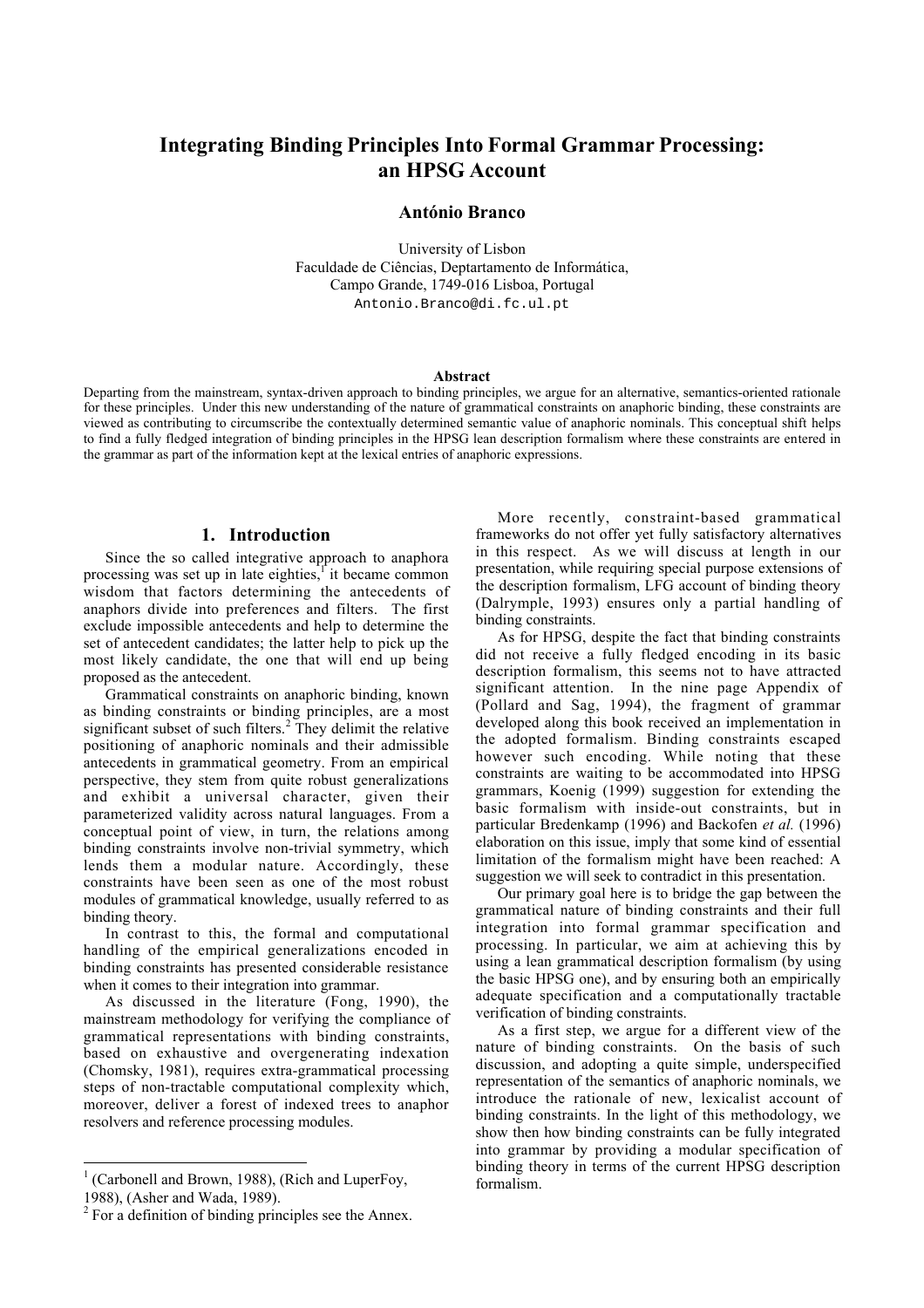## **2. A Semantics-driven Twist**

Binding constraints have been basically viewed as well-formedness conditions, thus belonging to the realm of Syntax: "[they] capture the distribution of pronouns and reflexives" (Reinhart, 1993, p.657). In line with (Gawron and Peters, 1990), however, we think these constraints should rather be understood as conditions on semantic interpretation, given they delimit (non-local) aspects of meaning composition, rather than aspects of syntactic composition.

Like other kind of constraints on semantic composition, binding constraints impose conditions on the interpretation of certain expressions — anaphors, in the present case — based on syntactic geometry. This cannot be seen, however, as implying that they express grammaticality requirements. By replacing, for instance, a pronoun by a reflexive in a sentence, we are not turning a grammatical construction into an ungrammatical one, even if we assign to the reflexive the antecedent adequately selected for the pronoun. In that case, we are just asking the hearer to try to assign to that sentence a meaning that it cannot express, in the same way as what would happen if we asked someone whether he could interpret *The red book is on the white table* as describing a situation where a white book is on a red table.

In the example above, given how they happen to be syntactically related, the semantic values of *red* and *table* cannot be composed in a way that their sentence could be used to describe a situation concerning a red table, rather than a white table. Likewise, if we take *John thinks Peter shaved him*, given how they happen to be syntactically related, the semantic values of *Peter* and *him* cannot be composed in a way that this sentence could be used to describe a situation where John thinks that Peter shaved himself, i.e. Peter, rather than a situation where John thinks that Peter shaved other people, e.g. Paul, Bill, etc., or John himself. The basic difference between these two cases is that, while in the first the composition of the semantic contributions of *white* and *table* (for the interpretation of their NP *white table*) is constrained by local syntactic geometry, in the latter the composition of the semantic contributions of *John* and *him* (for the interpretation of the NP *him*) is constrained by non-local syntactic geometry.

This discussion leads one to consider that, an anaphor should be semantically specified in the lexicon as a function whose argument is a suitable representation of the context — providing a semantic representation of the NPs available in the discourse vicinity —, and delivers an update both of its anaphoric potential — which is instantiated as the set of its grammatically admissible antecedents — and of the context, against which other NPs are interpreted. Naturally, all in all, there will be four of such functions available to be lexically associated with anaphors, each corresponding to one of the different four classes of anaphors, in accordance with the four binding constraints A, B, C or Z (Xue *et al.*, 1994), (Branco and Marrafa, 1999).

### **3. The Rationale**

This rationale is in line with the insights of (Johnson and Klein, 1990) concerning the processing of the semantics of nominals, and also the spirit (but by no means the letter) of the dynamic semantics framework (Chierchia, 1995). It provides a suitable ground for a lexicalist account of the specification and verification of binding constraints.

The updating of the context by an anaphoric nominal *n* may be seen as consisting simply in the incrementing of a suitable representation of the former with a copy of the reference marker (Kamp and Reyle, 1993) of *n*.

The updating of the anaphoric potential of *n*, in turn, delivers a representation of the contextualized anaphoric capacity of *n* under the form of the list of reference markers of its grammatically admissible antecedents. This list results from the binding constraint, associated to *n*, being applied to the relevant representation of the context of *n*. This list of reference markers collects the antecedent candidates, and its elements will be submitted to other filters and preferences in the process of anaphor resolution so that one of them ends up being chosen as the antecedent.

Finally, the input context is coded under the form of a set of three lists of reference markers, **A**, **Z** and **U**. **A** is the list with the reference markers of the local ocommanders of *n* ordered according to their relative grammatical obliqueness; **Z** includes the o-commanders of *n*, possibly observing multiclausal obliqueness hierarchy; and **U** is the list of all reference markers in the discourse context, including those not linguistically introduced.

Given this setup, the role of binding constraints in circumscribing the anaphoric potential of nominals is explicitly acknowledged. The particular contextualized instantiation of that potential and the verification of binding constraints coincide and consist in a few simple steps. If the nominal *n* is a short-distance reflexive, its semantic representation is updated with **A'**, where **A'** contains the reference markers of the o-commanders of *n* in **A**. If *n* is a long-distance reflexive, its semantic representation includes **Z'**, such that **Z'** contains the ocommanders of *n* in **Z** . If *n* is a pronoun, **B**=**U**\((**A'**}∪[r-mark<sub>*n*</sub>]) is encoded into its representation, where r-mark<sub>*n*</sub> is the reference marker of *n*. Finally if *n* is a non-pronoun, its updated semantics keeps a copy of  $C=U\setminus((Z')\cup[r\text{-}mark_n])$ .<sup>3</sup>

While following an empirically grounded conception of binding constraints, this rationale supports a tractable algorithm that embodies, and harmonizes, the major contributions of previous proposals concerning the verification of these constraints. It builds on strategies for the packaging of anaphoric ambiguity (vz. list of reference markers) and non-local context (vz. set of lists of reference markers) (Correa, 1988), (Giorgi *et al*., 1990). Concomitantly, it supposes the lexicalization of binding constraints (Dalrymple, 1993), (Johnson, 1995).

 $\overline{3}$  Note that the lists  $\overline{A}$ ',  $\overline{Z}$ ',  $\overline{B}$  and  $\overline{C}$  collect the reference markers that are antecedent candidates at the light only of the binding constraints, which are relative positioning filters in the process of anaphor resolution. Their elements have to be submitted also to the other filters and preferences in this process, in particular those requiring similarity of morphological features. In this respect we deviate from the proposal of (polsag:hpsg94), where the token-identity of indices, and a fortiori similarity of morphological features, is meant to be forced upon the anaphor and its antecedent in tandem with the relevant binding constraint.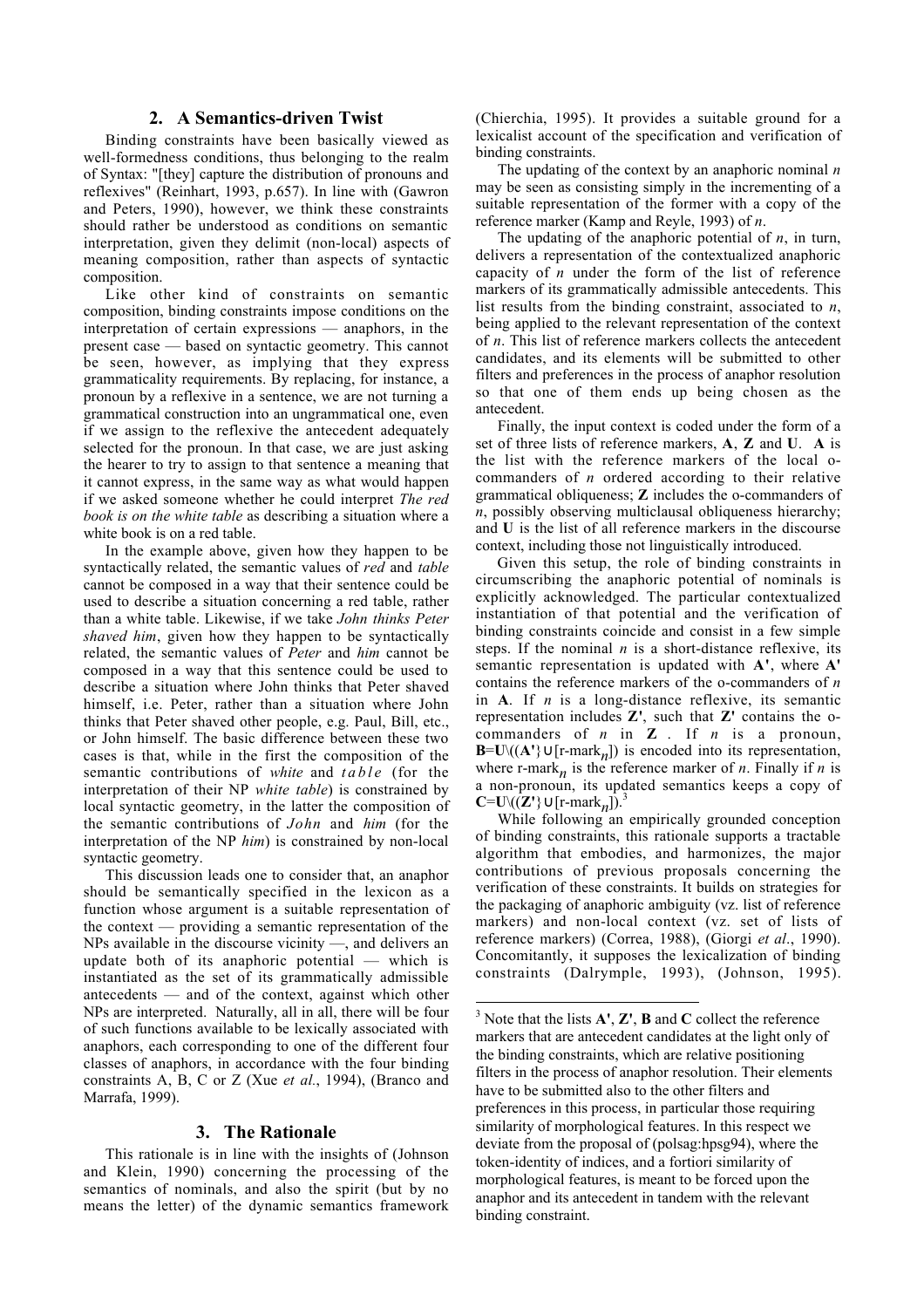Moreover, this is achieved avoiding the above reported problems related to the proliferation of grammatical representations, as well as the problems of ensuring a complete empirical coverage. Crucially, under this lexicalist approach, the binding constraint of each anaphor is now enforced independently of how the surrounding anaphors happen to be resolved. This implies that there is no need to anticipate all the different hypothetical resolution results for all the relevant anaphors with a process of exhaustive coindexation. It becomes also clear that cases of undesired transitive anaphoricity should be handled by other filters during the anaphor resolution process.

Last but not least, computational tractability is ensured given the polynomial complexity of the underlying grammar. In what follows, we outline how binding theory can be handled in basic HPSG.

As a proposal for that integration, we designed a simple extension of the UDRT semantics component for HPSG of (Frank and Reyle, 1995). This component is encoded as the value of feature CONT(ENT), which is now enhanced with feature ANAPH(ORA). This new feature keeps information about the anaphoric potential of the corresponding nominal *n*: its subfeature ANTEC(EDENTS) keeps record of how that potential is updated when the anaphor enters a grammatical construction; and its subfeature R(EFERENCE)-MARK(ER) indicates the reference marker of *n*, to be contributed to the context.

(1)



-

verification algorithm. Let *n* be the number of words in the input string to be parsed, which for the sake of the simplicity of the argument is assumed to be made only of anaphors. Assume also that the sets **A**, **Z** and **U** are available at each node of the parsed tree via copying or via list appendings, a process which takes constant time. At worst, the operations involved at each leaf node of the tree to obtain one of the sets **A'**, **Z'**, **B** or **C** are list copying and list appending operations, performed in constant time; extraction of the predecessors of an element in a list, which is of linear complexity; or at most one list complementation, which can be done in time proportional to *n log(n)*. This gives the whole process of verifying binding constraints in a string of length *n* the worst case complexity of  $O(n^2 log(n))$ .

## **4. A Draft Binding Theory in HPSG**

This refreshed view of binding constraints can receive an easy and principled integration into constraint-based

On a par with this extension, and still assuming (Pollard and Sag, 1994) feature geometry as a starting point for the sake of simplicity, also the NONLOC value is extended with a new feature, BIND(ING), with subfeatures LIST-A, LIST-Z , and LIST-U. These lists provide a specification of the relevant context and correspond to the lists **A**, **Z** and **U** above. Subfeature LIST-LU is a fourth, auxiliary list for encoding the contribution of local context to the global, non-local context.<sup>5</sup>

Given this adjustment to the grammatical geometry, the lexical definition of a pronoun, for instance, will include the SYNSEM value described in (1).

In this feature structure, the contribution of its reference marker for the context by the pronoun is ensured via token-identity between R-MARK and LIST-LU values. The piling up of this reference marker in the global LIST-U value is determined by a new HPSG principle specific to binding (cf. (2) below).

The binding constraint associated to pronouns, in turn, is specified as the relational constraint *principleB*. This relational constraint is responsible for the updating of the anaphoric potential of the pronoun as it enters a grammatical construction. When its arguments are instantiated, this constraint returns list **B** as the value of ANTEC. It is defined to take (in first argument) all markers in the discourse context, given in LIST-U value, and remove from them both the local o-commanders (included

 4 Consider sentence *John said that he shaved him*.

Ignoring how other anaphors are resolved, in the light of binding constraint B, one of the possibilities is that *he* takes *John* as its antecedent; likewise, *him* can take *John* as its antecedent. Nevertheless, if *he* actually ends up resolved against *John*, the latter cannot be the antecedent of *him*, and vice-versa. This specific resolution both of *he* and *him* blocks two anaphoric relations that would otherwise have been admissible. It induces a contingent violation of binding constraint B due to an accidental, transitive anaphoric relationship between *he* and *him*.

<sup>&</sup>lt;sup>5</sup> Given this extension, the coordination constraint requiring token-identity of SLASH values of conjuncts should be refined in order to involve only its original subfeatures INHER and TO-BIND.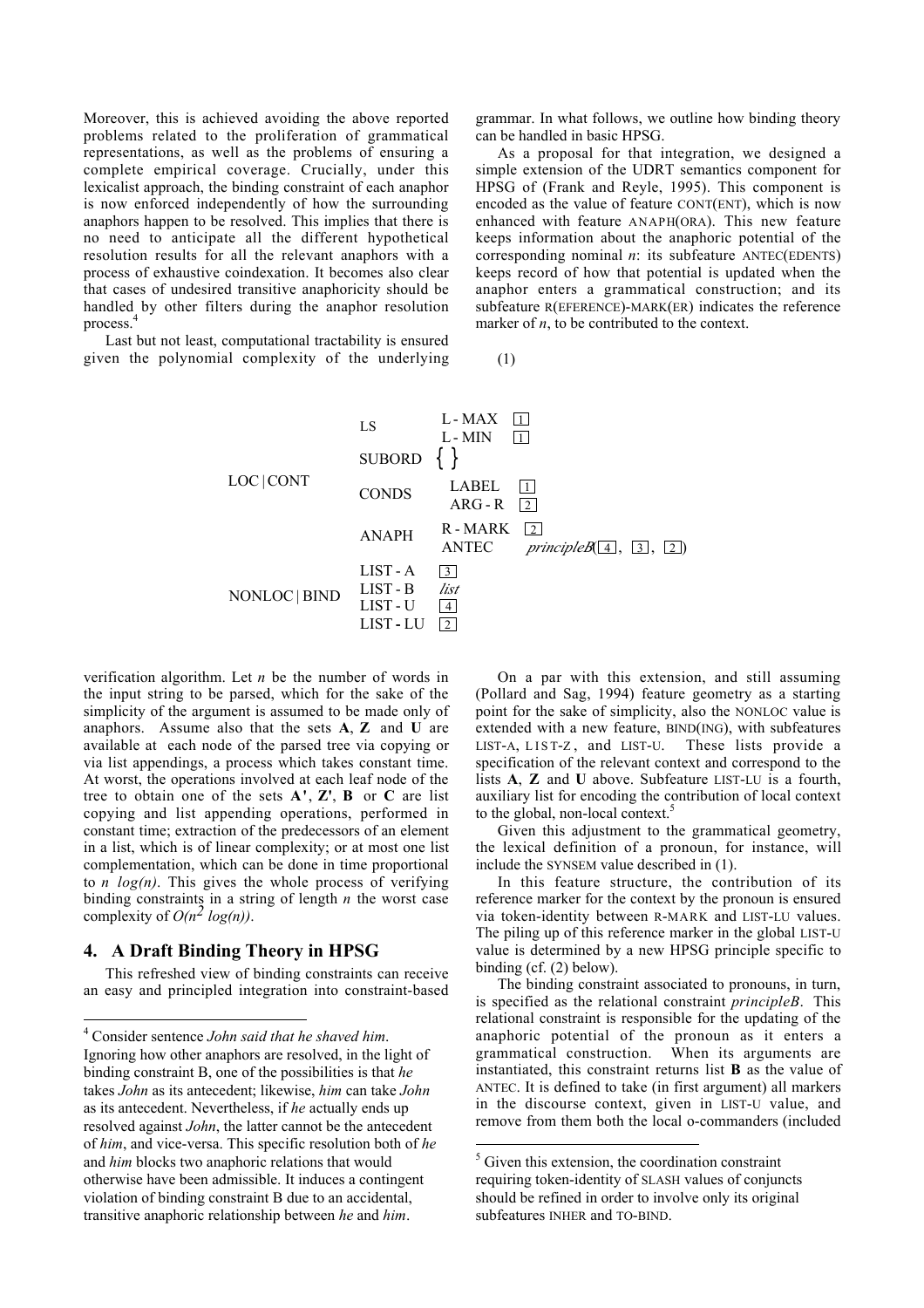in second argument) of the pronoun and the marker corresponding to the pronoun (in third argument).

The SYNSEM value of other anaphors, ruled by Principles A, C or Z, are similar to the one above. $6$  The crucial difference lies in the relational constraints in ANTEC value. These constraints encode the adequate binding principles — *principleA*, *principleC* and *principleZ* — and return the updated anaphoric potential under the form of a list  $- A$ <sup>'</sup>, C or **Z**', respectively  $-$ , along the lines discussed in the previous Section.

We turn now to the specification of the context, i.e. the values of LIST-A, LIST-Z, LIST-U and LIST-LU. This representation can be handled by means of a new HPSG principle we termed the Binding Domains Principle. This principle consists of three clauses constraining signs with respect to these lists of reference markers. Due to the space limitations of this extended abstract, we illustrate only part of this principle in full detail below, with its Clause I, for LIST-U and LIST-LU (a full version of Binding Domains Principle will be discussed in the presentation):

#### (2) **Binding Domains Principle**, Clause I

- i. LIST-LU value is identical to the concatenation of LIST-LU values of its daughters in every sign;
- ii. LIST-LU and LIST-U values are token-identical in a sign of sort *discourse*;
- iii. i. LIST-U value is token-identical to each LIST-U value of its daughters in a non-NP sign;
	- ii. in an NP sign *k*:
		- in Spec-daughter, LIST-U value is the result of removing the elements of LIST-A value of Head-daughter from the LIST-U value of *k*;
		- in Head-daughter, LIST-U value is the result of removing the value of R-MARK of Specdaughter from the LIST-U value of *k*.

By virtue of (i.), LIST-LU collects up to the outmost sign, which is designed to be of sort *discourse*, the markers contributed for the context by the different NPs. Given (ii.), they are passed to LIST-U at this sign . And (iii.) ensures that they are propagated to every NP. Subclause (iii.ii) is meant to avoid a self-reference loop due to anaphoric interpretation, which is known in the literature as the i-within-i effect.

The top ontology was thus extended with the new subsort *discourse*: *sign* ≡ *word* ∨ *phrase* ∨ *discourse*. This new type of object corresponds to sequences of sentential signs, for which a specific Immediate Dominance schema has to be provided, and at which reference markers from the non-linguistic context may be introduced.

As to the other two Clauses of Binding Domains Principle, they are designed to constraint LIST-A and LIST-Z values. Briefly, Clause II ensures that LIST-A value is passed from the lexical head to its successive projections, and also from the head-daughters to their arguments. Concomitantly, at the lexical entry of any predicator *p*, LIST-A is defined as the concatenation of the R-MARK values of the subcategorized arguments of *p*,

specified in its ARG-S value. Note that exemption occurs when *principleA*( $\boxed{1}$ ,  $\boxed{2}$ ) is the empty list, in which case the subsequent anaphor resolver operating on that list should find an antecedent for the reflexive outside any binding constraint (Pollard and Sag, 1994, p.263)

Clause III ensures that, at the top node of the grammatical representation, LIST-Z is set up as the LIST-A value of that sign. Moreover, it ensures that LIST-Z is successively incremented at the suitable downstairs nodes — those defining successive locality domains for binding — by appending, in each of these nodes, LIST-A value with LIST-Z value of the upstairs node.<sup>7</sup>

### **5. Conclusions**

Departing from the mainstream, syntax-driven paradigm, we proposed an alternative, semantics-based rationale for the specification of binding constraints. Under this rationale, these constraints are viewed as contributing to circumscribe the contextually determined semantic value of anaphoric nominals. This approach helped to find a empirically correct and computationally tractable integration of binding constraints into formal grammars.

## **6. Annex**

The empirical determination of the generalizations known as binding constraints, or binding principles, has been the focus of intense research in past decades, from which a binding theory of steadily increasing empirical adequacy has emerged. Many diferent aspects, concerning e.g. a parameterizable definition of local domain, the occurrences of reflexives where they are exempt from their binding constraints, the subject-orientedness of some anaphors, or the degree of universality of binding theory, just to refer a few examples, have been the subject of intense scrutiny. In this article, as a starting point for the formal and computational issues we want to address, we follow the definition of binding constraints proposed by Pollard and Sag (1994, Chap.6). Subsequent developments of this proposal (vd. (Xue *et al.*, 1994) and (Branco and Marrafa, 1999)) hypothesize that there are four such constraints, which are presented below, together with some illustrative examples.

#### **(i) Principle A:**

A locally o-commanded short-distance reflexive must belocally o-bound.

*[Leei 's friend]j thinks [[Maxk's neighbor]l saw himself \*i/\*j/\*k/l].*

## **(ii) Principle Z:**

-

An o-commanded long-distance reflexive mustbe obound.

*[O amigoi ' do Rui] j acha que [[o vizinhok do Pedro] l gosta dele próprio\*i/j/\*k/l].*

 6 Binding constraints for non-lexical anaphoric nominals are lexically stated in the corresponding determiners.

<sup>7</sup> From this description of Binding Domains Principle, it follows that the locus in grammar for the parameterization of what counts as a local domain for a given language is the specification of Clause II and III for that language.